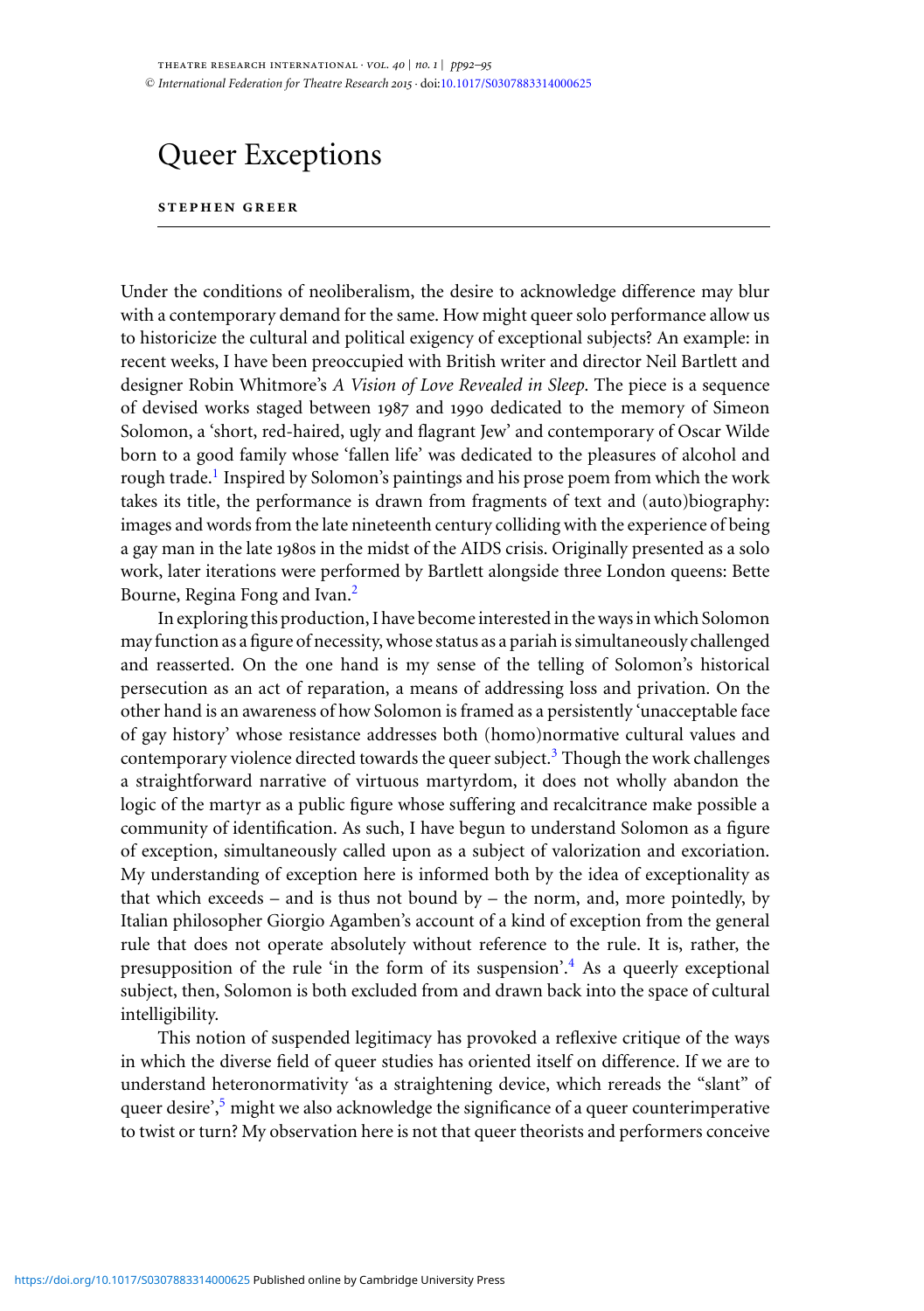of queerness-in-difference in the same way, or that we need to disambiguate queerness from discourses of difference. To be clear, diverse critiques seeking to reformulate notions of failure, optimism and temporality (for example) continue to offer powerful means for examining how norms distribute recognition and value differentially, and for imagining alternatives[.](#page-2-0)<sup>6</sup> My contention, rather, is that such tactics are not immune from (re)appropriation in turn.

Following conversations in the Queer Futures working group at IFTR 2013, I have been considering how a preoccupation with difference may mark an uncomfortable shared conceptual territory between queer elaborations of non-normative subjects, and the demands for differentiation that sustain the logics of neoliberalism. As performance scholars Matthew Causey and Fintan Walsh argue in their introduction to *Performance, Identity, and the Neo-political Subject*, 'capitalism sees in the fracturing of identity a wonderfully lucrative commercial project, to the extent that it does not simply respond to identitarian distinctiveness, but actively cultivates it for its own purposes'[.](#page-2-0)<sup>7</sup> I am, then, concerned with how logics of performative differentiation which might characterize queer ontologies – tactics for agency, value and self-nomination within normative cultural spaces – may be highly compatible with the forms of social and economic mobility prized by late capitalism[.](#page-2-0)<sup>8</sup> Rather than advancing the interests of marginalized groups, such tactics may come to naturalize the conditions of precarity that sustain structural inequalities.

In response to these concerns, I have begun to reconsider some of the earliest political claims made for solo queer performance as a space of radical collectivity, and the ways in which they imagine the distinctiveness of the queer subject. Historian of AIDS and performance David Román suggests in his introduction to O Solo Homo, for example, that 'I don't think it's too much of a stretch to suggest that all of us who are queer can loosely be described as solo performers insofar as we have had to fashion an identity around our gender and sexuality'[.](#page-3-0)<sup>9</sup> For Román, the self-willed performance of queerness also describes the possibility of egalitarian belonging; it 'comes out of a sense of community and thus helps inform and shape our understanding of identity and community<sup>'10</sup> Queer theorist José Esteban Muñoz's *Disidentifications* opens in parallel affirmation of 'the spectacle of one queer standing onstage alone . . . bent on the project of opening up a world of queer language, lyricism, perceptions, dreams, visions, aesthetics, and politics'[.](#page-3-0)<sup>11</sup> For Muñoz, the queer soloist offers a singular perspective – 'being queer at this particular moment' – and a plural publicity whose horizon cannot be determined in advance – taking on an 'ever multiplying significance'[.](#page-3-0)<sup>12</sup> How might we understand these affirmations of pluralistic sociability in the light of neoliberalism's appropriation of the same impulses?

As I consider the ways in which claims of this kind have been problematized, as in trans performer and director Lazlo Pearlman's practice-based exploration of confessional culture (see Pearlman's article in this forum), I am also struck by my own response to recent solo works and the alternative logics of identity and collectivity which they may describe. Performer and *Duckie* co-founder Amy Lamé's frantic back-combing of an already impressive quiff in her 2012 'party-slash-show-slash-party' *Unhappy Birthday*, for example, seemed to direct me to more than her always and necessarily absent idol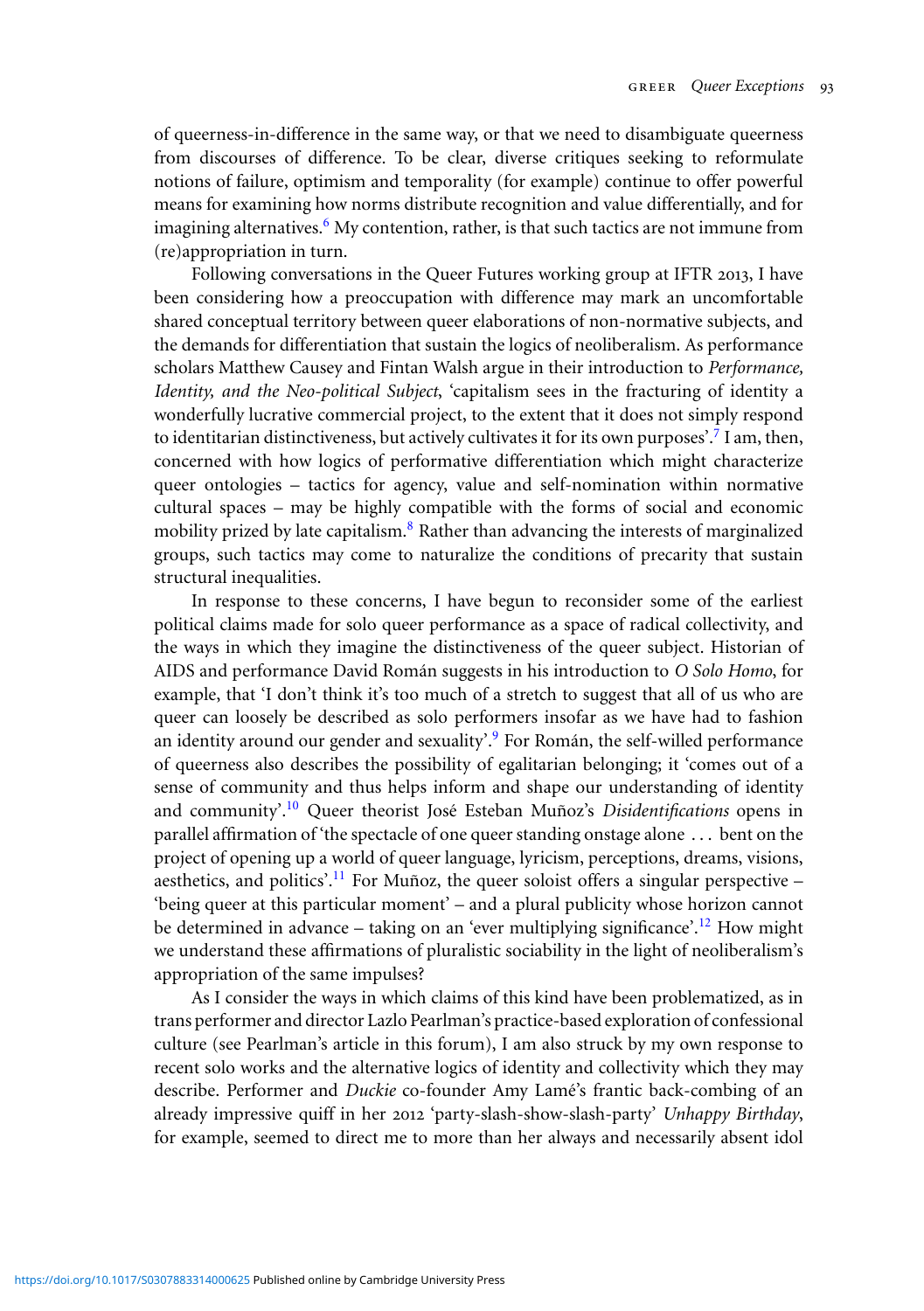<span id="page-2-0"></span>and guest of honour, Morrissey. If the critique of performativity depends on a certain knowingness, Lame's fleeting resemblance to Morrissey and a kind of drag version of ´ herself challenged my ability to 'know' who I was looking at (or, indeed *how* I was looking), while also inviting me to share in a particular community of affect, as the audience made eye contact with the performer and with each other across the space of the stage. The quality of this encounter and others like it – describing an intelligibility that seemed to proceed from, exceed and withdraw from the moment of performance – has led me to consider semblance as a possible model for conceptualizing the circulation of exceptional queerness in performance in resistance of the neoliberal logics described above.

More precisely, the next stage of my work involves an exploration of a distinction between sameness and semblance on the terms offered by philosopher and gender theorist Judith Butler's discussion of recognition and apprehension within her study of media portrayals of state violence[.](#page-3-0)<sup>13</sup> Butler offers this distinction as the basis for a critique of norms of recognition: apprehension is understood as a form of 'knowing' which precedes recognition proper, and which allows us to acknowledge when subjects are not recognized by recognition. Though apprehension might be facilitated by norms of recognition that precede it, it is not limited by them: it is less precise than recognition, and can imply 'marking, registering, acknowledging without full cognition'[.](#page-3-0)<sup>14</sup> Might we conceive of the dynamics of semblance in performance in a similar manner? Not as an essentializing antidote to difference, but as a way of thinking about practices of identity and community that evade commodification?

notes

- 1 See Neil Bartlett and Robin Whitmore's original programme notes for the 1987 staging. Battersea Arts Centre Digital Archive, at [www.bacarchive.org.uk/items/show/](http://www.bacarchive.org.uk/items/show/4803)4803, last accessed 1 May 2014.
- 2 The first version of the piece subtitled 'part one' was staged at the Battersea Arts Centre, London, in 1987; later iterations were performed in Copenhagen, Hamburg, Glasgow, Nottingham, Oxford, Edinburgh and Sheffield.
- 3 Neil Bartlett, 'A Vision of Love Revealed in Sleep (Part Three)', in Michael Wilcox, ed., *Gay Plays 4* (London: Methuen Drama, 1990), pp. 81–112, here p. 83.
- 4 Giorgio Agamben, *Homo Sacer: Sovereign Power and Bare Life*, trans. Daniel Heller-Roazen (Stanford, CA: Stanford University Press, 1998), p. 21.
- 5 Sara Ahmed, 'Orientations: Toward a Queer Phenomenology', *GLQ: A Journal of Lesbian and Gay Studies*, 12, 4 (2006), pp. 543–74, here p. 562.
- 6 See, for example, Judith Halberstam, *The Queer Art of Failure* (Durham, NC and London: Duke University Press, 2011); Lauren Berlant, *Cruel Optimism* (Durham, NC and London: Duke University Press, 2011); E. L. McCallum and Mikko Tuhkanen, eds., *Queer Times, Queer Becomings* (New York: SUNY Press, 2011).
- 7 Matthew Causey and Fintan Walsh, *Performance, Identity, and the Neo-liberal Subject* (New York: Routledge, 2013), p. 2.
- 8 For a related critique of the complicity between neoliberal values and queer theory's anti-moralism and anti-statism, see Martha T. McCluskey, 'How Queer Theory Makes Neoliberalism Sexy', in Martha Albertson Fineman, Jack E. Jackson and Adam P. Romero, eds., *Feminist and Queer Legal Theory: Intimate Encounters, Uncomfortable Conversations* (Farnham: Ashgate, 2009), pp. 115–34.